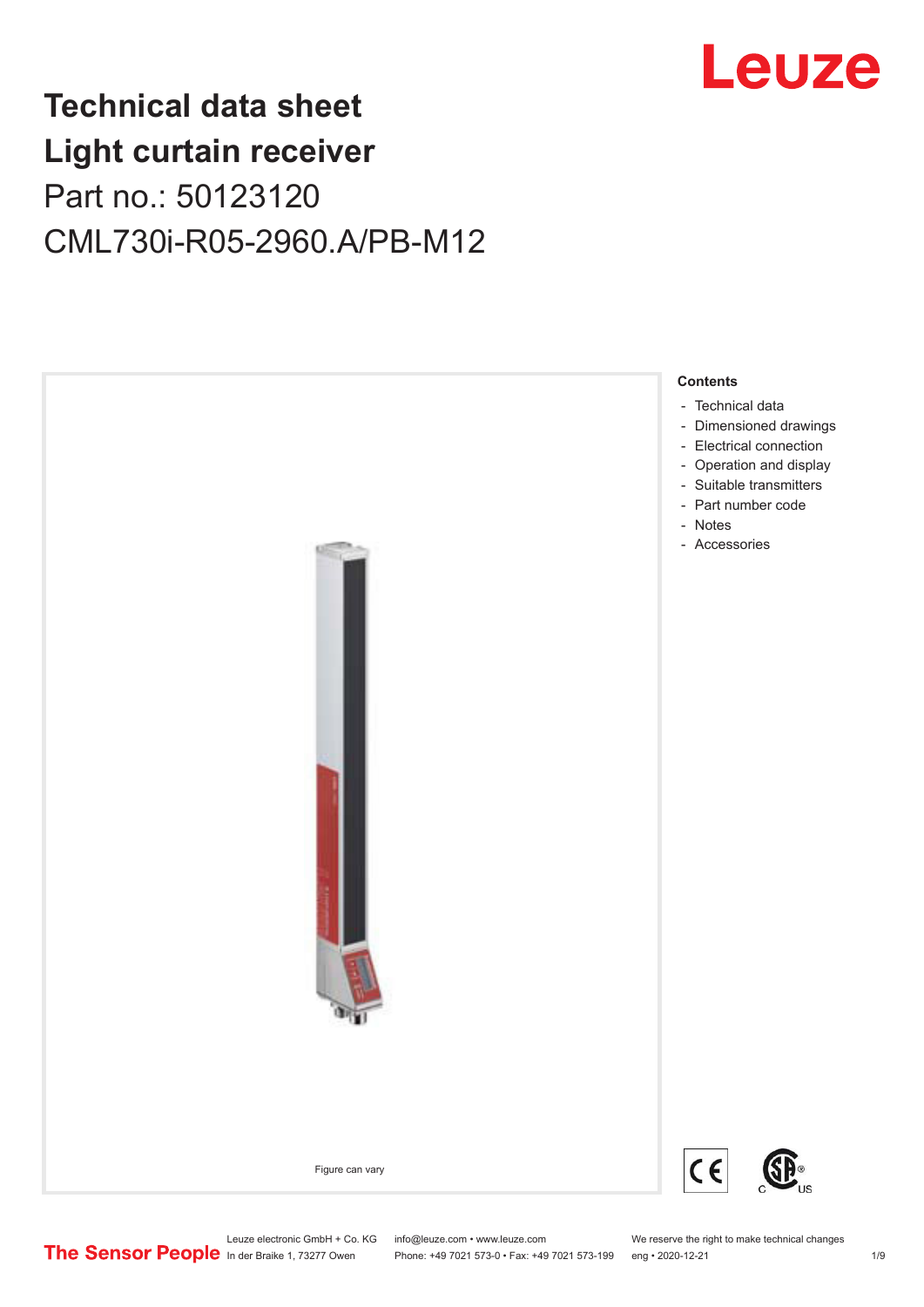## <span id="page-1-0"></span>**Technical data**

# **Leuze**

#### **Basic data**

| Dasit uala                                                         |                                                                                     |
|--------------------------------------------------------------------|-------------------------------------------------------------------------------------|
| <b>Series</b>                                                      | 730                                                                                 |
| <b>Operating principle</b>                                         | Throughbeam principle                                                               |
| Device type                                                        | Receiver                                                                            |
| <b>Contains</b>                                                    | 2x BT-NC sliding block                                                              |
| <b>Application</b>                                                 | Detection of transparent objects                                                    |
|                                                                    | Object measurement                                                                  |
|                                                                    |                                                                                     |
| <b>Special version</b>                                             |                                                                                     |
| <b>Special version</b>                                             | Crossed-beam scanning                                                               |
|                                                                    | Diagonal-beam scanning                                                              |
|                                                                    | Parallel-beam scanning                                                              |
|                                                                    |                                                                                     |
| <b>Optical data</b>                                                |                                                                                     |
| <b>Operating range</b>                                             | Guaranteed operating range                                                          |
| <b>Operating range</b>                                             | 0.14.5m                                                                             |
|                                                                    | $0.1$ 1.75 m                                                                        |
| Operating range, transparent media<br><b>Operating range limit</b> |                                                                                     |
|                                                                    | Typical operating range                                                             |
| <b>Operating range limit</b>                                       | 0.16m                                                                               |
| <b>Measurement field length</b>                                    | 2,960 mm                                                                            |
| <b>Number of beams</b>                                             | 592 Piece(s)                                                                        |
| Beam spacing                                                       | 5 <sub>mm</sub>                                                                     |
| Measurement data                                                   |                                                                                     |
|                                                                    |                                                                                     |
| Minimum object diameter                                            | 10 mm                                                                               |
| <b>Electrical data</b>                                             |                                                                                     |
|                                                                    |                                                                                     |
| <b>Protective circuit</b>                                          | Polarity reversal protection                                                        |
|                                                                    | Short circuit protected                                                             |
|                                                                    | <b>Transient protection</b>                                                         |
|                                                                    |                                                                                     |
| Performance data                                                   |                                                                                     |
| Supply voltage U <sub>B</sub>                                      | 18  30 V, DC                                                                        |
| <b>Residual ripple</b>                                             | 0  15 %, From $U_{\rm B}$                                                           |
| <b>Open-circuit current</b>                                        | 0  600 mA, The specified values refer<br>to the entire package consisting of trans- |
|                                                                    | mitter and receiver.                                                                |
|                                                                    |                                                                                     |
| Inputs/outputs selectable                                          |                                                                                     |
| Output current, max.                                               | 100 mA                                                                              |
| Input resistance                                                   | $6,000 \Omega$                                                                      |
| Number of inputs/outputs selectable 2 Piece(s)                     |                                                                                     |
| Type                                                               | Inputs/outputs selectable                                                           |
| Voltage type, outputs                                              | DC                                                                                  |
| Switching voltage, outputs                                         | Typ. $U_R / 0 V$                                                                    |
| Voltage type, inputs                                               | DC                                                                                  |
| Switching voltage, inputs                                          | high: $\geq 6V$                                                                     |
|                                                                    | $low: \leq 4V$                                                                      |
|                                                                    |                                                                                     |
| Input/output 1                                                     |                                                                                     |
| Activation/disable delay                                           | 1 <sub>ms</sub>                                                                     |
|                                                                    |                                                                                     |
| <b>Timing</b>                                                      |                                                                                     |
| Cycle time                                                         | 6.07 ms                                                                             |
| Response time per beam                                             | $10 \mu s$                                                                          |
|                                                                    |                                                                                     |
| <b>Interface</b>                                                   |                                                                                     |
| Type                                                               | PROFIBUS DP                                                                         |

| <b>PROFIBUS DP</b>             |                              |
|--------------------------------|------------------------------|
| <b>Function</b>                | Process                      |
| <b>Service interface</b>       |                              |
|                                | IO-Link                      |
| Type                           |                              |
| <b>IO-Link</b>                 |                              |
| <b>Function</b>                | Configuration via software   |
|                                | Service                      |
|                                |                              |
| <b>Connection</b>              |                              |
| <b>Number of connections</b>   | 2 Piece(s)                   |
| <b>Plug outlet</b>             | Axial                        |
|                                |                              |
| <b>Connection 1</b>            |                              |
| <b>Function</b>                | Configuration interface      |
|                                | Connection to transmitter    |
|                                | Signal IN                    |
|                                | Signal OUT                   |
|                                | Voltage supply               |
| Type of connection             | Connector                    |
| <b>Thread size</b>             | M12                          |
|                                |                              |
| <b>Type</b>                    | Male                         |
| <b>Material</b>                | Metal                        |
| No. of pins                    | 8-pin                        |
| Encoding                       | A-coded                      |
|                                |                              |
| <b>Connection 2</b>            |                              |
| <b>Function</b>                | <b>BUS IN</b>                |
|                                | <b>BUS OUT</b>               |
| <b>Type of connection</b>      | Connector                    |
| <b>Thread size</b>             | M12                          |
| Type                           | Female                       |
| <b>Material</b>                | Metal                        |
| No. of pins                    | 5-pin                        |
| Encoding                       | B-coded                      |
|                                |                              |
| <b>Mechanical data</b>         |                              |
| Design                         | Cubic                        |
| Dimension (W x H x L)          | 29 mm x 35.4 mm x 3,035 mm   |
| <b>Housing material</b>        | Metal                        |
| <b>Metal housing</b>           | Aluminum                     |
| Lens cover material            | Plastic                      |
| Net weight                     | 3,000 g                      |
| <b>Housing color</b>           | Silver                       |
| Type of fastening              | Groove mounting              |
|                                | Via optional mounting device |
|                                |                              |
| <b>Operation and display</b>   |                              |
| Type of display                | LED                          |
|                                |                              |
|                                | OLED display                 |
| <b>Number of LEDs</b>          | 2 Piece(s)                   |
| Type of configuration          | Software                     |
|                                | Teach-in                     |
| <b>Operational controls</b>    | Membrane keyboard            |
|                                |                              |
| <b>Environmental data</b>      |                              |
| Ambient temperature, operation | $-3060 °C$                   |
| Ambient temperature, storage   | -40  70 °C                   |
|                                |                              |
|                                |                              |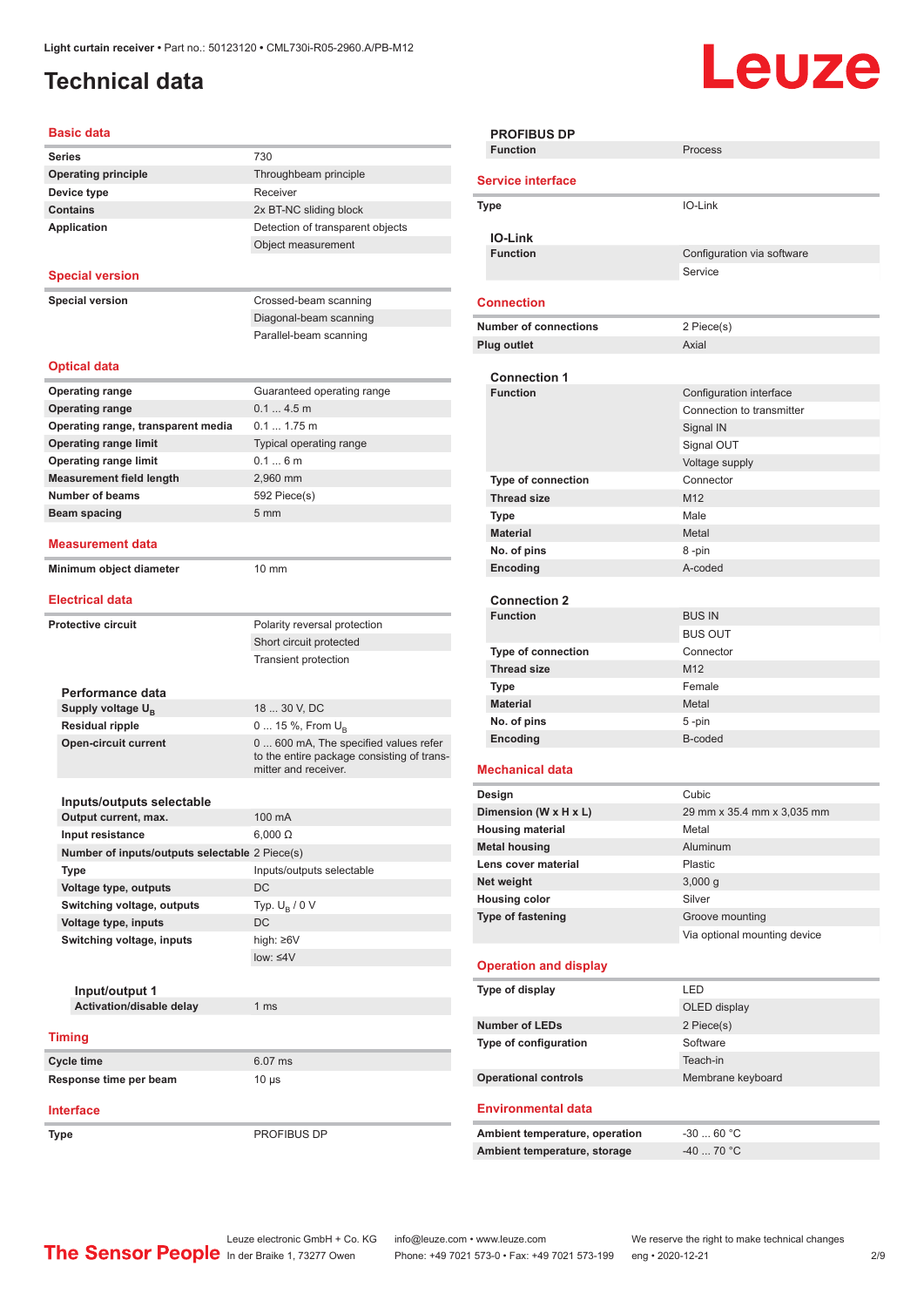## **Technical data**

# Leuze

#### **Certifications**

| Degree of protection     | IP 65         |
|--------------------------|---------------|
| <b>Protection class</b>  | Ш             |
| <b>Certifications</b>    | c CSA US      |
| <b>Standards applied</b> | IEC 60947-5-2 |
|                          |               |

#### **Classification**

| <b>Customs tariff number</b> | 90314990 |
|------------------------------|----------|
| eCl@ss 5.1.4                 | 27270910 |
| eCl@ss 8.0                   | 27270910 |
| eCl@ss 9.0                   | 27270910 |
| eCl@ss 10.0                  | 27270910 |
| eCl@ss 11.0                  | 27270910 |
| <b>ETIM 5.0</b>              | EC002549 |
| <b>ETIM 6.0</b>              | EC002549 |
| <b>ETIM 7.0</b>              | EC002549 |
|                              |          |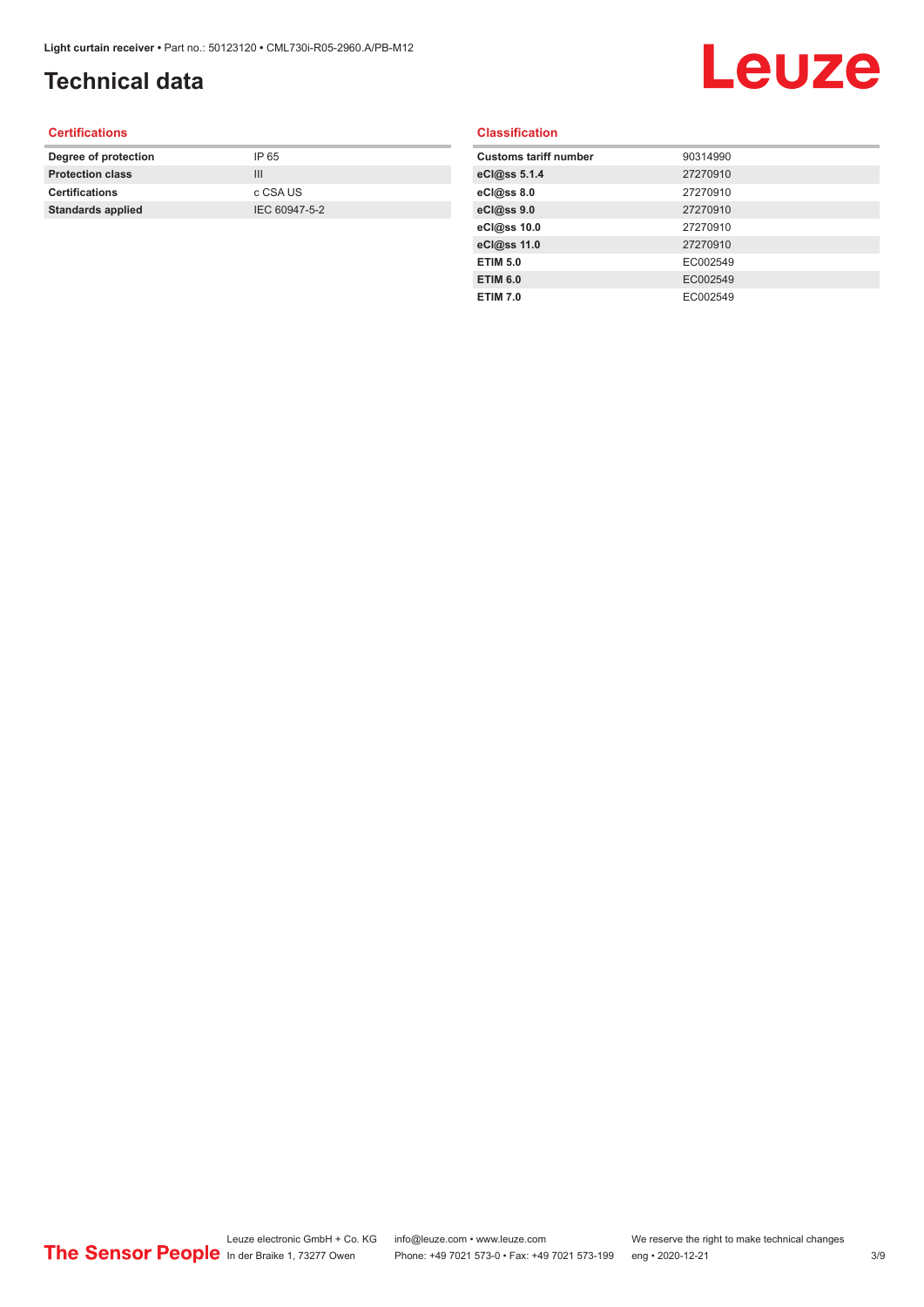#### <span id="page-3-0"></span>**Dimensioned drawings**

All dimensions in millimeters



A Beam spacing 5 mm

G Fastening groove

- B Measurement field length 2960 mm
- F M6 thread
- 
- R Receiver
	- Y 2.5 mm

T Transmitter

**Leuze**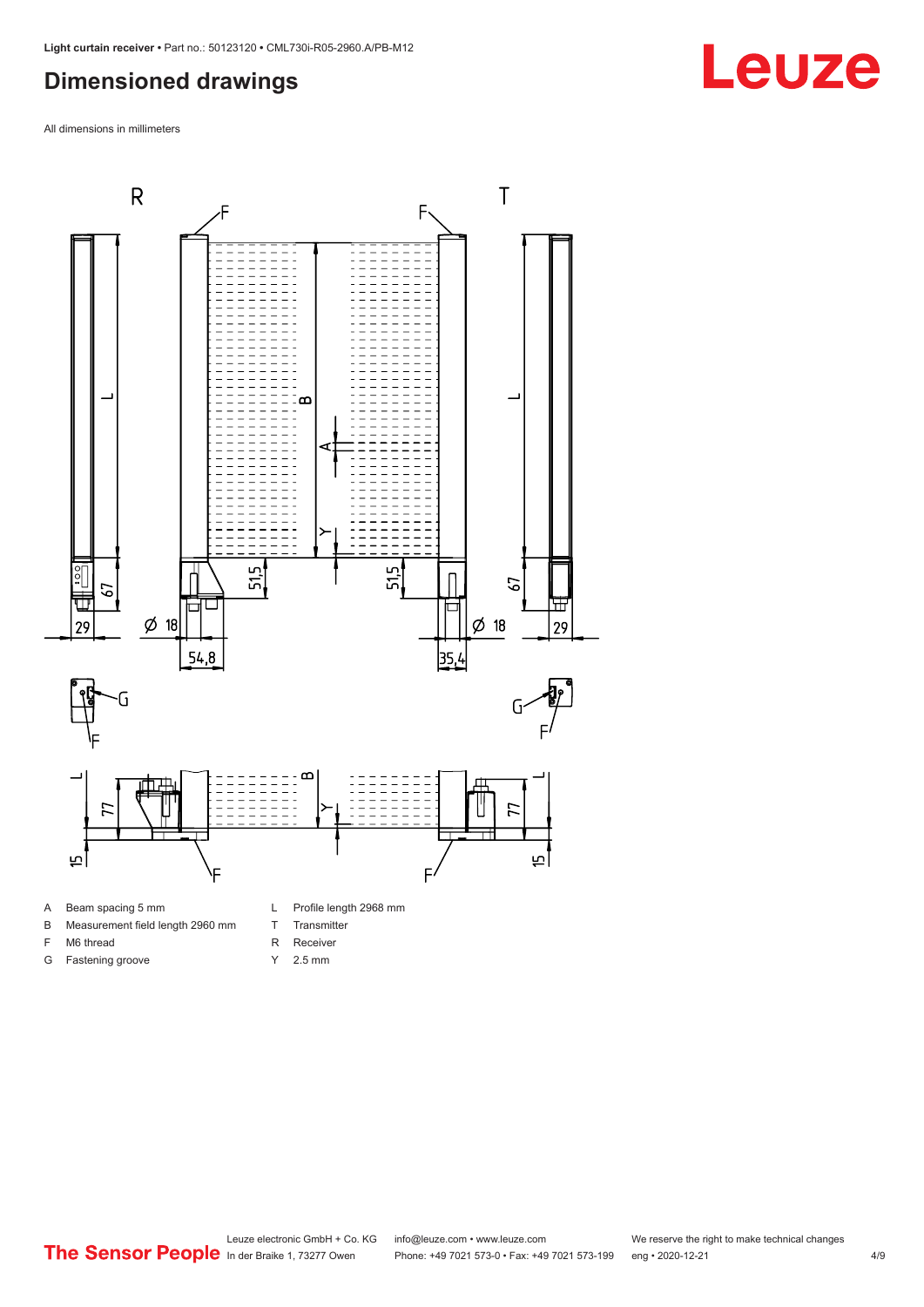#### <span id="page-4-0"></span>**Dimensioned drawings**





### **Electrical connection**

**Connection 1**

| <b>Function</b>    | Configuration interface   |
|--------------------|---------------------------|
|                    | Connection to transmitter |
|                    | Signal IN                 |
|                    | Signal OUT                |
|                    | Voltage supply            |
| Type of connection | Connector                 |
| <b>Thread size</b> | M12                       |
| <b>Type</b>        | Male                      |
| <b>Material</b>    | Metal                     |
| No. of pins        | 8-pin                     |
| Encoding           | A-coded                   |

#### **Pin Pin assignment**

|                | $V +$            |  |  |
|----------------|------------------|--|--|
| $\overline{2}$ | I/O <sub>1</sub> |  |  |
| 3              | <b>GND</b>       |  |  |
| $\overline{4}$ | IO-Link          |  |  |
| 5              | I/O <sub>2</sub> |  |  |
| 6              | RS 485 Tx+       |  |  |
|                | RS 485 Tx+       |  |  |
| 8              | <b>FE/SHIELD</b> |  |  |
|                |                  |  |  |



| <b>Function</b>           | <b>BUS IN</b>  |
|---------------------------|----------------|
|                           | <b>BUS OUT</b> |
| <b>Type of connection</b> | Connector      |
| <b>Thread size</b>        | M12            |
| <b>Type</b>               | Female         |
| <b>Material</b>           | Metal          |
| No. of pins               | $5$ -pin       |
| Encoding                  | B-coded        |



1 2

8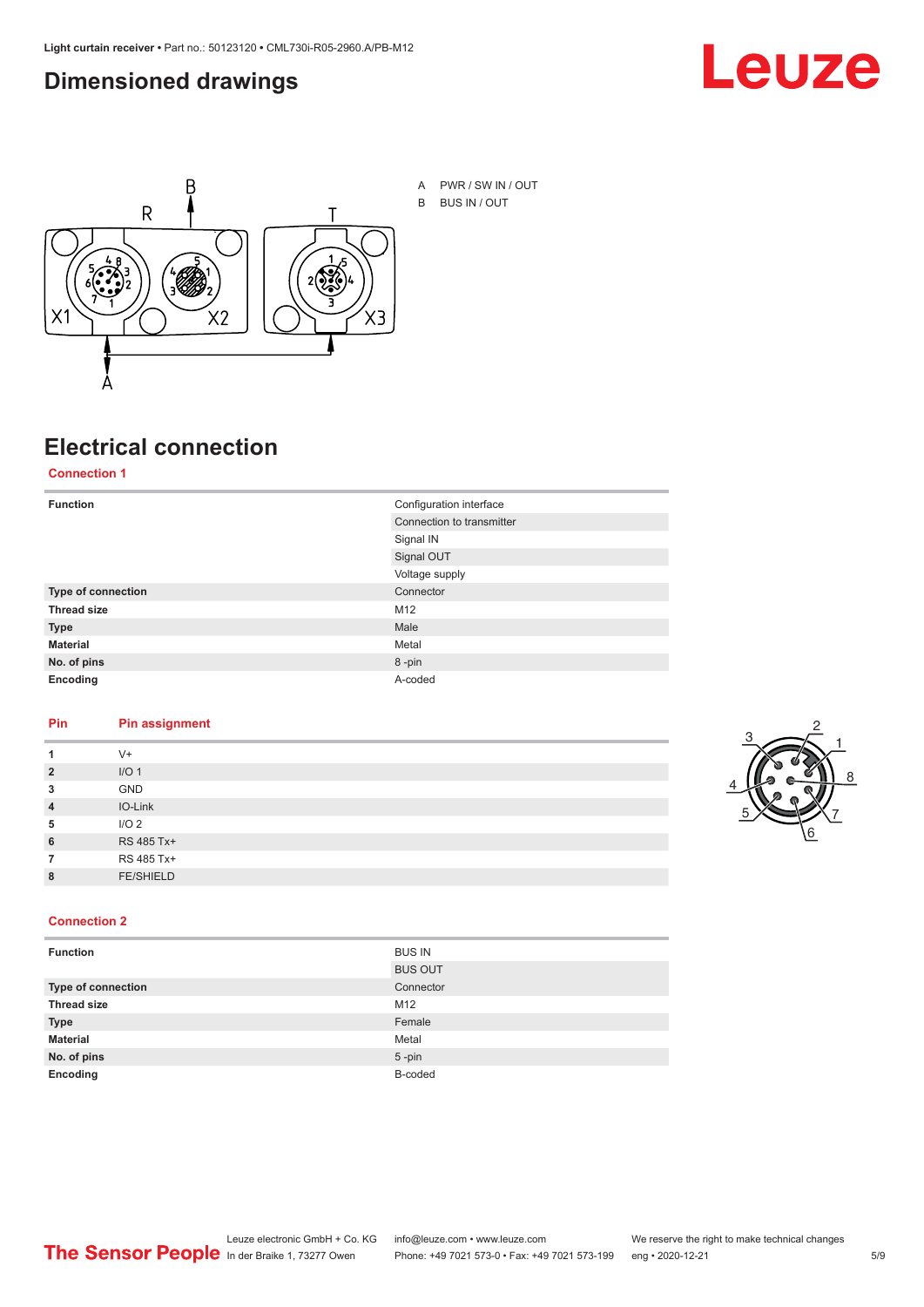## <span id="page-5-0"></span>**Electrical connection**

#### **Pin Pin assignment 1** V+ **2** Tx-**3** PB GND **4** Tx+ **5** FE/SHIELD 3 2 1 5 4

## **Operation and display**

| <b>LED</b>     | <b>Display</b>           | <b>Meaning</b>                         |
|----------------|--------------------------|----------------------------------------|
|                | Green, continuous light  | Operational readiness                  |
|                | Green, flashing          | Teach / error                          |
| $\overline{2}$ | Yellow, continuous light | Light path free, with function reserve |
|                | Yellow, flashing         | No function reserve                    |
|                | Off                      | Object detected                        |

#### **Suitable transmitters**

| Part no. | <b>Designation</b>         | <b>Article</b>               | <b>Description</b>                                                     |
|----------|----------------------------|------------------------------|------------------------------------------------------------------------|
| 50118612 | CML730i-T05-<br>2960.A-M12 | Light curtain<br>transmitter | Operating range: 0.1  4 m<br>Connection: Connector, M12, Axial, 5 -pin |

### **Part number code**

Part designation: **CML7XXi-YZZ-AAAA.BCCCDDD-EEEFFF**

| <b>CML</b>  | <b>Operating principle</b><br>Measuring light curtain                                                                                     |
|-------------|-------------------------------------------------------------------------------------------------------------------------------------------|
| 7XXi        | <b>Series</b><br>720i: 720i series<br>730i: 730i series                                                                                   |
| Y           | Device type<br>T: transmitter<br>R: receiver                                                                                              |
| <b>ZZ</b>   | <b>Beam spacing</b><br>$05:5$ mm<br>10:10 mm<br>20:20 mm<br>40:40 mm                                                                      |
| <b>AAAA</b> | Measurement field length [mm], dependent on beam spacing                                                                                  |
| B           | Equipment<br>A: connector outlet, axial<br>R: rear connector outlet                                                                       |
| <b>CCC</b>  | Interface<br>L: IO-Link<br>/CN: CANopen<br>/PB: PROFIBUS<br>/PN: PROFINET<br>/CV: Analog current and voltage output<br>/D3: RS 485 Modbus |

**Leuze**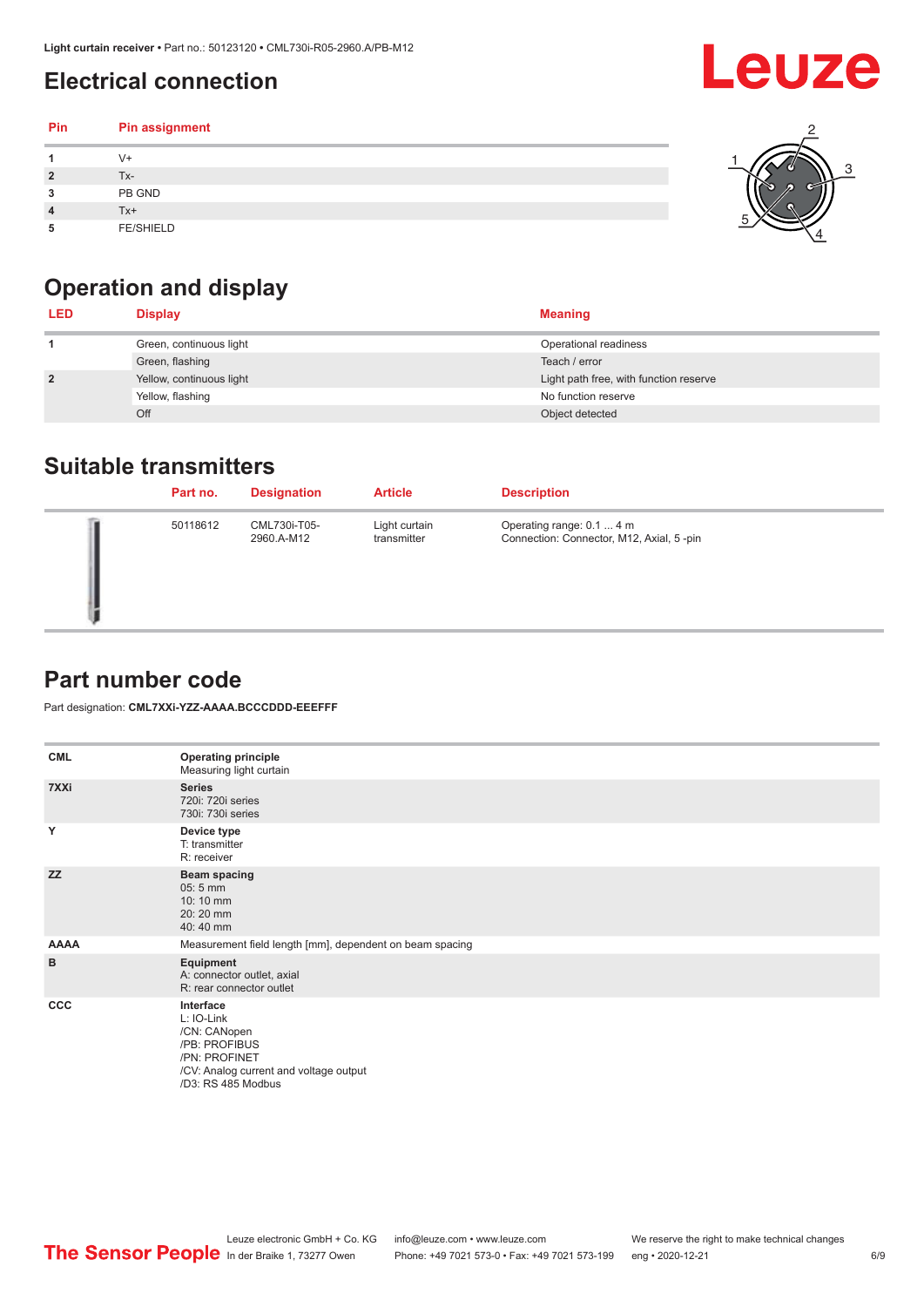#### <span id="page-6-0"></span>**Part number code**



| <b>DDD</b> | <b>Special equipment</b><br>-PS: Power Setting                                                  |
|------------|-------------------------------------------------------------------------------------------------|
| <b>EEE</b> | <b>Electrical connection</b><br>M12: M12 connector                                              |
| <b>FFF</b> | -EX: Explosion protection                                                                       |
|            |                                                                                                 |
|            | <b>Note</b>                                                                                     |
|            | $\&$ A list with all available device types can be found on the Leuze website at www.leuze.com. |

#### **Notes**

| $\%$ The product may only be put into operation by competent persons.<br>₿ Only use the product in accordance with its intended use. | $\%$ This product is not a safety sensor and is not intended as personnel protection. |
|--------------------------------------------------------------------------------------------------------------------------------------|---------------------------------------------------------------------------------------|



#### **For UL applications:**

ª For UL applications, use is only permitted in Class 2 circuits in accordance with the NEC (National Electric Code). ª These proximity switches shall be used with UL Listed Cable assemblies rated 30V, 0.5A min, in the field installation, or equivalent (categories: CYJV/ CYJV7 or PVVA/PVVA7)

#### **Accessories**

## Connection technology - Connection cables

|        | Part no. | <b>Designation</b>     | <b>Article</b>   | <b>Description</b>                                                                                                                                         |
|--------|----------|------------------------|------------------|------------------------------------------------------------------------------------------------------------------------------------------------------------|
| 2<br>W | 50132079 | KD U-M12-5A-V1-<br>050 | Connection cable | Connection 1: Connector, M12, Axial, Female, A-coded, 5-pin<br>Connection 2: Open end<br>Shielded: No<br>Cable length: 5,000 mm<br>Sheathing material: PVC |

#### Connection technology - Y distribution cables

|        |   | Part no. | <b>Designation</b>          | <b>Article</b>        | <b>Description</b>                                                                                                                                                                                                                                                                                  |
|--------|---|----------|-----------------------------|-----------------------|-----------------------------------------------------------------------------------------------------------------------------------------------------------------------------------------------------------------------------------------------------------------------------------------------------|
| 圔<br>⋿ | Ø | 50118183 | K-Y1 M12A-5m-<br>M12A-S-PUR | Interconnection cable | Connection 1: Connector, M12, Axial, Female, A-coded, 5-pin<br>Connection 2: Connector, M12, Axial, Male, A-coded, 5-pin<br>Connection 3: Connector, M12, Axial, Female, A-coded, 8-pin<br>Shielded: Yes<br>Cable length fork 1: 5,000 mm<br>Cable length fork 2: 150 mm<br>Sheathing material: PUR |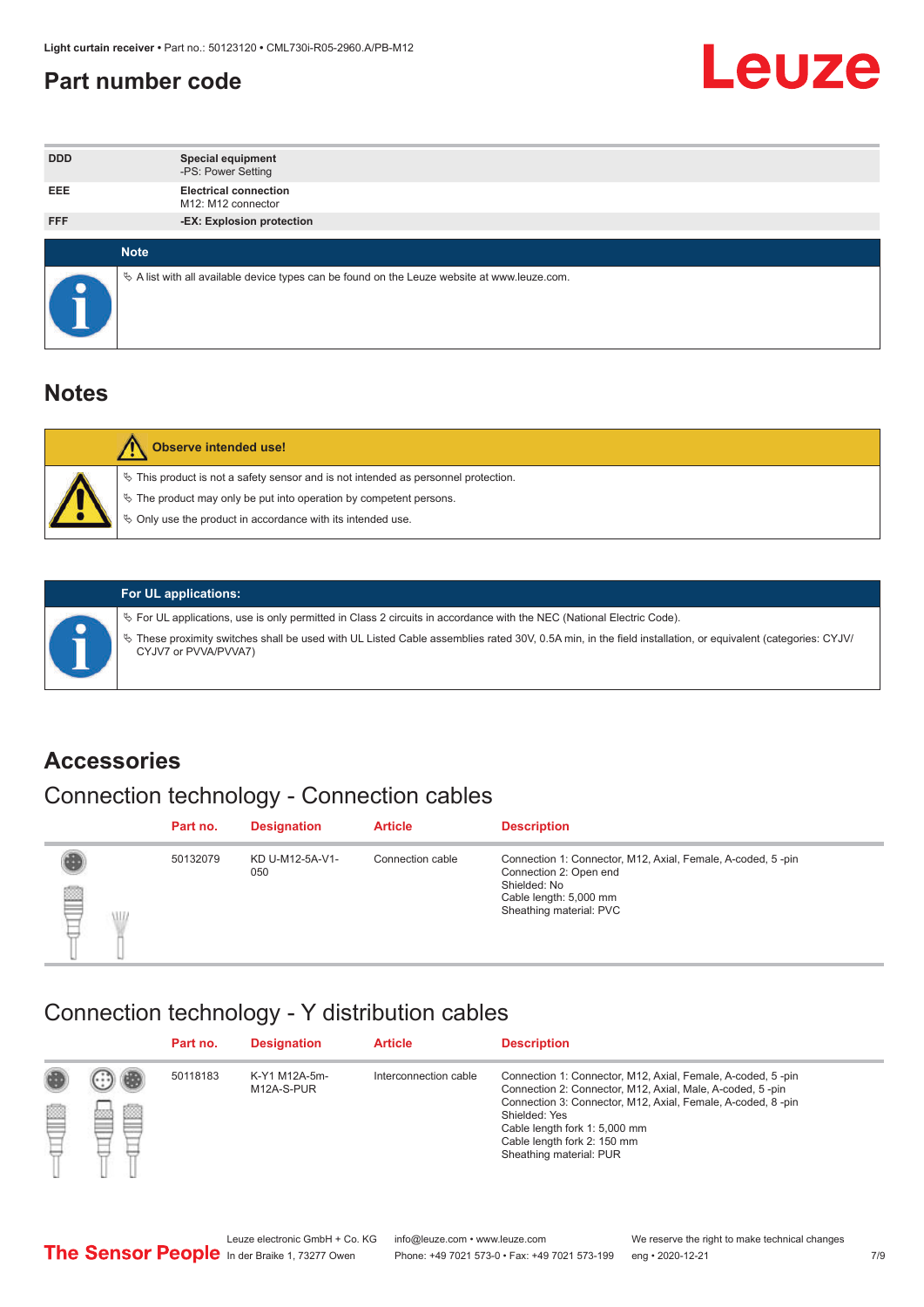#### **Accessories**

# **Leuze**

|   |        | Part no. | <b>Designation</b>           | <b>Article</b>        | <b>Description</b>                                                                                                                                                                                                                                                                             |
|---|--------|----------|------------------------------|-----------------------|------------------------------------------------------------------------------------------------------------------------------------------------------------------------------------------------------------------------------------------------------------------------------------------------|
| 您 | ×<br>一 | 50123265 | K-YPB M12A-5m-<br>M12A-S-PUR | Interconnection cable | Suitable for interface: PROFIBUS DP<br>Connection 1: Connector, M12, Axial, Male, B-coded, 5-pin<br>Connection 2: Cable with connector, M12, Axial, Female, B-coded, 5-pin<br>Connection 3: Cable with connector, M12, Axial, Male, B-coded, 5-pin<br>Shielded: Yes<br>Sheathing material: PUR |

### Mounting technology - Mounting brackets

|                                                 | Part no. | <b>Designation</b> | <b>Article</b>      | <b>Description</b>                                                                                                                                                                                                        |
|-------------------------------------------------|----------|--------------------|---------------------|---------------------------------------------------------------------------------------------------------------------------------------------------------------------------------------------------------------------------|
| $\frac{1}{2} \sum_{n=1}^{\infty} \frac{1}{n^2}$ | 50142900 | BT 700M.5-2SET     | Mounting device set | Design of mounting device: Bracket mounting<br>Fastening, at system: Through-hole mounting, T slotted hole<br>Mounting bracket, at device: Screw type, Sliding block<br>Type of mounting device: Rigid<br>Material: Steel |

### Mounting technology - Swivel mounts

| Part no. | <b>Designation</b> | <b>Article</b>       | <b>Description</b>                                                                                                                                          |
|----------|--------------------|----------------------|-------------------------------------------------------------------------------------------------------------------------------------------------------------|
| 429046   | <b>BT-2R1</b>      | Mounting bracket set | Fastening, at system: Through-hole mounting<br>Mounting bracket, at device: Clampable<br>Type of mounting device: Turning, 360°<br>Material: Metal, Plastic |

### Configuration devices

| Part no. | <b>Designation</b>             | <b>Article</b>  | <b>Description</b>                                                       |
|----------|--------------------------------|-----------------|--------------------------------------------------------------------------|
| 50121098 | SET MD12-US2-IL1.1<br>$+$ Zub. | Diagnostics set | Interface: USB<br>Connections: 2 Piece(s)<br>Degree of protection: IP 20 |

#### Services

| Part no. | <b>Designation</b> | <b>Article</b>   | <b>Description</b>                                                                                                                                                                                                                                                                                                                                                                                                              |
|----------|--------------------|------------------|---------------------------------------------------------------------------------------------------------------------------------------------------------------------------------------------------------------------------------------------------------------------------------------------------------------------------------------------------------------------------------------------------------------------------------|
| S981001  | CS10-S-110         | Start-up support | Details: Performed at location of customer's choosing, duration: max. 10<br>hours.<br>Conditions: Devices and connection cables are already mounted, price not<br>including travel costs and, if applicable, accommodation expenses.<br>Restrictions: No mechanical (mounting) and electrical (wiring) work<br>performed, no changes (attachments, wiring, programming) to third-party<br>components in the nearby environment. |
| S981005  | CS10-T-110         | Product training | Details: Location and content to be agreed upon, duration: max. 10 hours.<br>Conditions: Price not including travel costs and, if applicable, accommodation<br>expenses.<br>Restrictions: Travel costs and accommodation expenses charged separately<br>and according to expenditure.                                                                                                                                           |